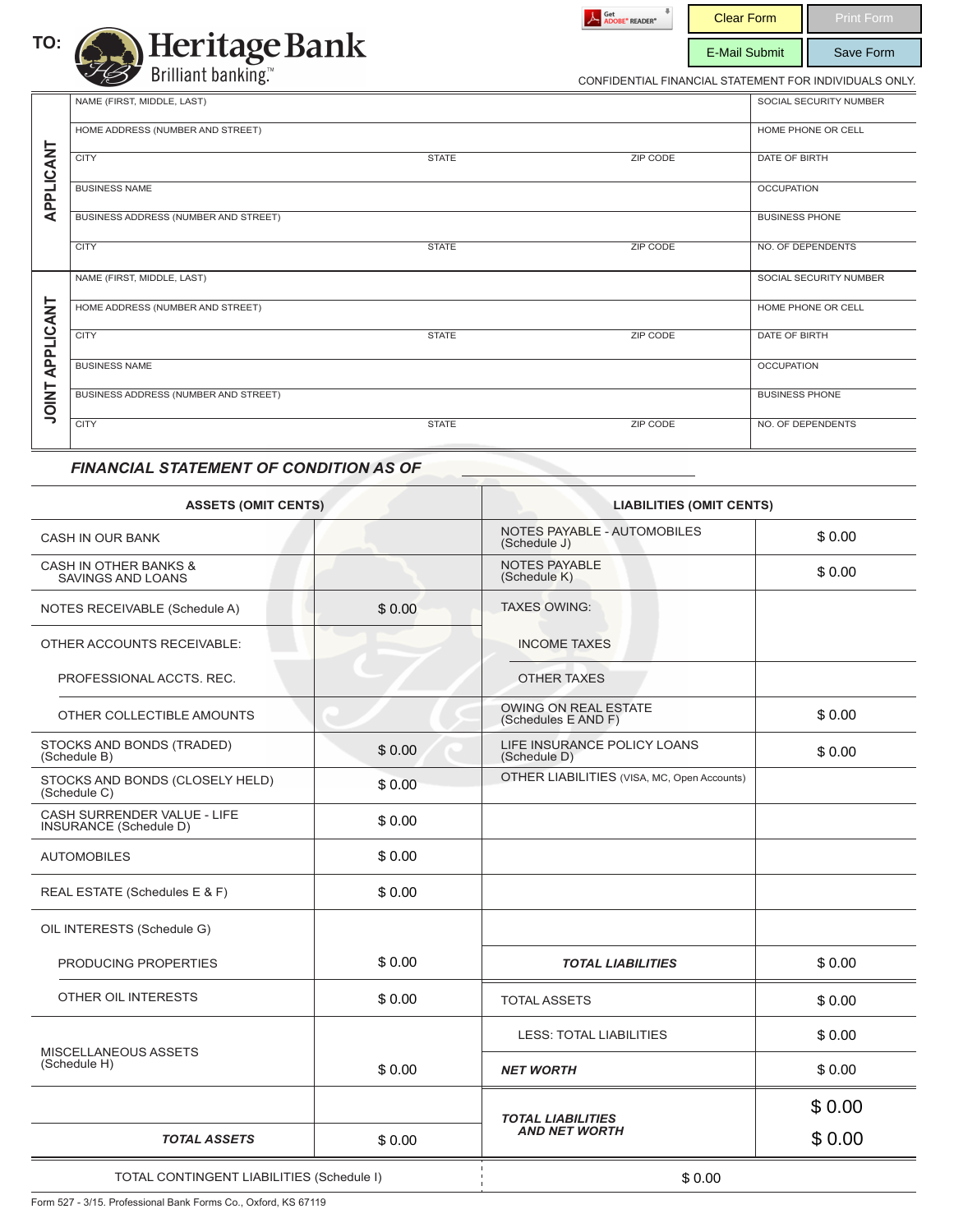| <b>INCOME INFORMATION FOR</b><br>THE YEAR ENDING. | JOINT INCOME<br>INDIVIDUAL INCOME                                                                                                                          |                |  |
|---------------------------------------------------|------------------------------------------------------------------------------------------------------------------------------------------------------------|----------------|--|
| <b>SALARIES</b>                                   | Alimony, child support, or separate maintenance income need not be revealed<br>if you do not wish to have it considered as a basis for repaying this debt. |                |  |
| <b>COMMISSIONS</b>                                | <b>OTHER (DESCRIBE)</b>                                                                                                                                    |                |  |
| <b>DIVIDENDS</b>                                  | <b>TOTAL ALL INCOME</b>                                                                                                                                    |                |  |
| TAX RETURN HAS BEEN FILED THROUGH (DATE)          | ANY ADDITIONAL ASSESSMENTS?<br>$\Box$ NO<br>Π YES                                                                                                          | IF YES, AMOUNT |  |
| AMOUNT OF INCOME TAXES PAID LAST YEAR             |                                                                                                                                                            |                |  |

## **SCHEDULE A. NOTES DUE ME**

| DUE FROM                                     | ORIGINAL AMOUNT | <b>BALANCE OWING</b> | <b>PAYMENTS</b> | <b>MATURITY</b> | COLLATERAL |
|----------------------------------------------|-----------------|----------------------|-----------------|-----------------|------------|
|                                              |                 |                      |                 |                 |            |
|                                              |                 |                      |                 |                 |            |
|                                              |                 |                      |                 |                 |            |
|                                              | <b>TOTAL</b>    | \$0.00               | \$0.00          |                 |            |
| <b>SCHEDULE B. STOCKS AND BONDS (traded)</b> |                 |                      |                 |                 |            |

# **SCHEDULE B. STOCKS AND BONDS (traded)**

| NO. OF SHARES | <b>FACE AMOUNT</b><br>(BONDS) | <b>ISSUING COMPANY</b> | MKT. VALUE<br>PER SHARE | <b>MARKET VALUE</b> | <b>LEGIONED</b><br>STOCK?<br>YES/NO | WHERE<br>TRADED |
|---------------|-------------------------------|------------------------|-------------------------|---------------------|-------------------------------------|-----------------|
|               |                               |                        |                         |                     |                                     |                 |
|               |                               |                        |                         |                     |                                     |                 |
|               |                               |                        |                         |                     |                                     |                 |
|               |                               |                        |                         |                     |                                     |                 |
|               |                               |                        |                         |                     |                                     |                 |
|               |                               |                        | <b>TOTAL</b>            | \$0.00              |                                     |                 |

## **SCHEDULE C. STOCK (Partnership Interests) - CLOSELY HELD**

| NO. OF SHARES | PERCENT OF<br><b>OWNERSHIP</b> | NAME OF COMPANY | <b>ORIGINAL</b><br>COST | <b>PRESENT</b><br><b>VALUE</b> | <b>HOW VALUE</b><br>WAS DETERMINED |
|---------------|--------------------------------|-----------------|-------------------------|--------------------------------|------------------------------------|
|               |                                |                 |                         |                                |                                    |
|               |                                |                 |                         |                                |                                    |
|               |                                |                 |                         |                                |                                    |
|               |                                | \$0.00          | \$0.00                  |                                |                                    |

### **SCHEDULE D. LIFE INSURANCE**

| INSURING COMPANY NAME                                                                                    | <b>POLICY</b><br><b>NUMBER</b> | <b>FACE</b><br><b>AMOUNT</b>          | <b>CASH VALUE</b> | LOAN AGAINST POLICY ASSIGNED<br>IF YES, LIST AMOUNT | YES/NO | <b>BENEFICIARY</b> |
|----------------------------------------------------------------------------------------------------------|--------------------------------|---------------------------------------|-------------------|-----------------------------------------------------|--------|--------------------|
|                                                                                                          |                                |                                       |                   |                                                     |        |                    |
|                                                                                                          |                                |                                       |                   |                                                     |        |                    |
|                                                                                                          |                                |                                       |                   |                                                     |        |                    |
| HAVE YOU EXECUTED A WILL DISPOSING OF YOUR ESTATE IN THE EVENT OF YOUR DEATH?<br>$\Box$ NO<br>$\Box$ YES |                                | <sup>1</sup> IF YES, NAME OF EXECUTOR |                   |                                                     |        |                    |
|                                                                                                          |                                |                                       |                   |                                                     |        |                    |

|            | HAVE YOU FILED BANKRUPTCY WITHIN THE LAST FIVE YEARS? | IF YES, WHEN? |
|------------|-------------------------------------------------------|---------------|
| $\Box$ YES | $\Box$ NO                                             |               |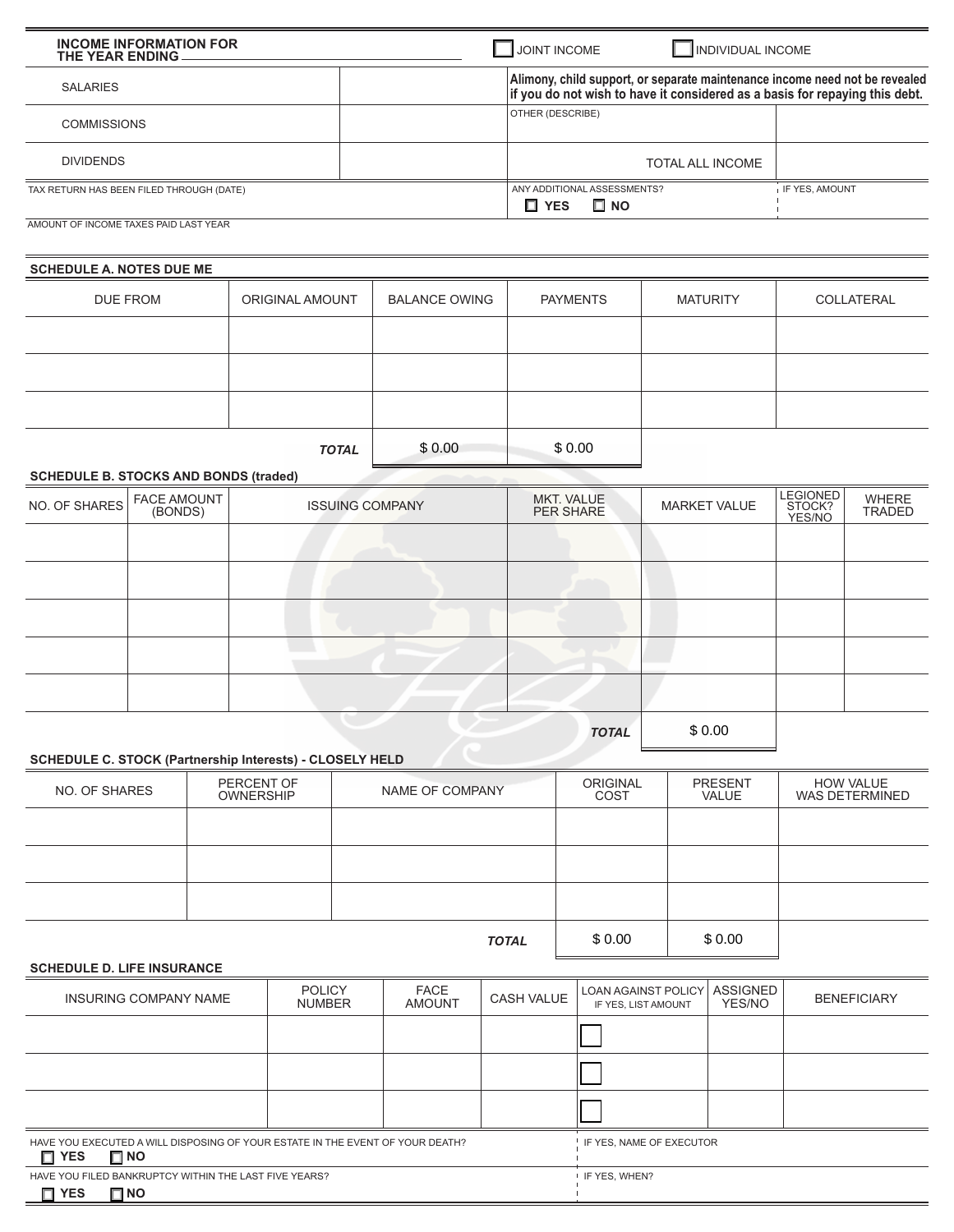#### **SCHEDULE E. REAL ESTATE [Supplemental Schedule Available]**

INSTRUCTIONS: COMPLETE THE FOLLOWING SECTION COMPLETELY. DESIGNATE REAL ESTATE USE BY ONE OF THE FOLLOWING:<br>H - RESIDENCE; I - INCOME PROPERTY; D - DEVELOPMENT PROPERTY (held for resale); INV. - INVESTMENT; A

| R/E<br>USE   | DESCRIPTION AND LOCATION | <b>ORIGINAL</b><br>COST | <b>PRESENT</b><br><b>VALUE</b> | <b>MONTHLY</b><br><b>INCOME</b> | MORTGAGE<br>PAYABLE TO | MORTGAGE<br><b>AMOUNT</b> | AMT. PER<br><b>MONTH</b> |
|--------------|--------------------------|-------------------------|--------------------------------|---------------------------------|------------------------|---------------------------|--------------------------|
|              |                          |                         |                                |                                 |                        |                           |                          |
|              |                          |                         |                                |                                 |                        |                           |                          |
|              |                          |                         |                                |                                 |                        |                           |                          |
|              |                          |                         |                                |                                 |                        |                           |                          |
| <b>TOTAL</b> |                          |                         | \$0.00                         | \$0.00                          |                        | \$0.00                    | \$0.00                   |

#### **SCHEDULE F. UNDIVIDED INTEREST IN REAL ESTATE [Supplemental Schedule Available]**

| R/E<br>USE | DESCRIPTION AND LOCATION | %<br>OWN. | <b>ORIGINAL</b><br>COST | <b>PRESENT</b><br>VALUE | <b>MONTHLY</b><br><b>INCOME</b> | <b>MORTGAGE</b><br>PAYABLE TO | MORTGAGE<br><b>AMOUNT</b> | AMT. PER<br><b>MONTH</b> |
|------------|--------------------------|-----------|-------------------------|-------------------------|---------------------------------|-------------------------------|---------------------------|--------------------------|
|            |                          |           |                         |                         |                                 |                               |                           |                          |
|            |                          |           |                         |                         |                                 |                               |                           |                          |
|            |                          |           |                         |                         |                                 |                               |                           |                          |
|            |                          |           |                         |                         |                                 |                               |                           |                          |
|            |                          |           | <b>TOTAL</b>            | \$0.00                  | \$0.00                          |                               | \$0.00                    | \$0.00                   |

## **SCHEDULE G. OIL INTEREST - PRODUCING PROPERTIES [Supplemental Schedule Available]**

| DESCRIPTION (FIELD, COUNTY, STATE<br>OPERATION OR ROYALTY INTERESTS) | <b>FRACTIONAL</b><br><b>INTEREST</b> | <b>NET MONTHLY</b><br><b>INCOME</b> | <b>PRESENT</b><br>VALUE | <b>ENGINEERING</b><br>BY WHOM |
|----------------------------------------------------------------------|--------------------------------------|-------------------------------------|-------------------------|-------------------------------|
|                                                                      |                                      |                                     |                         |                               |
|                                                                      |                                      |                                     |                         |                               |
|                                                                      | <b>TOTAL</b>                         | \$0.00                              | \$ 0.00                 |                               |

## **SCHEDULE H. MISCELLANEOUS ASSETS (JEWELRY, GUNS, COLLECTIBLES, ETC.)**

| ITEM DISC RIP TI ON | NAME OF OWNER(S) | <b>INSURED</b><br>YES/NO | APPRAISED<br>VALUE |
|---------------------|------------------|--------------------------|--------------------|
|                     |                  |                          |                    |
|                     |                  |                          |                    |
|                     |                  |                          |                    |
|                     |                  |                          |                    |
|                     |                  |                          |                    |
|                     |                  |                          |                    |